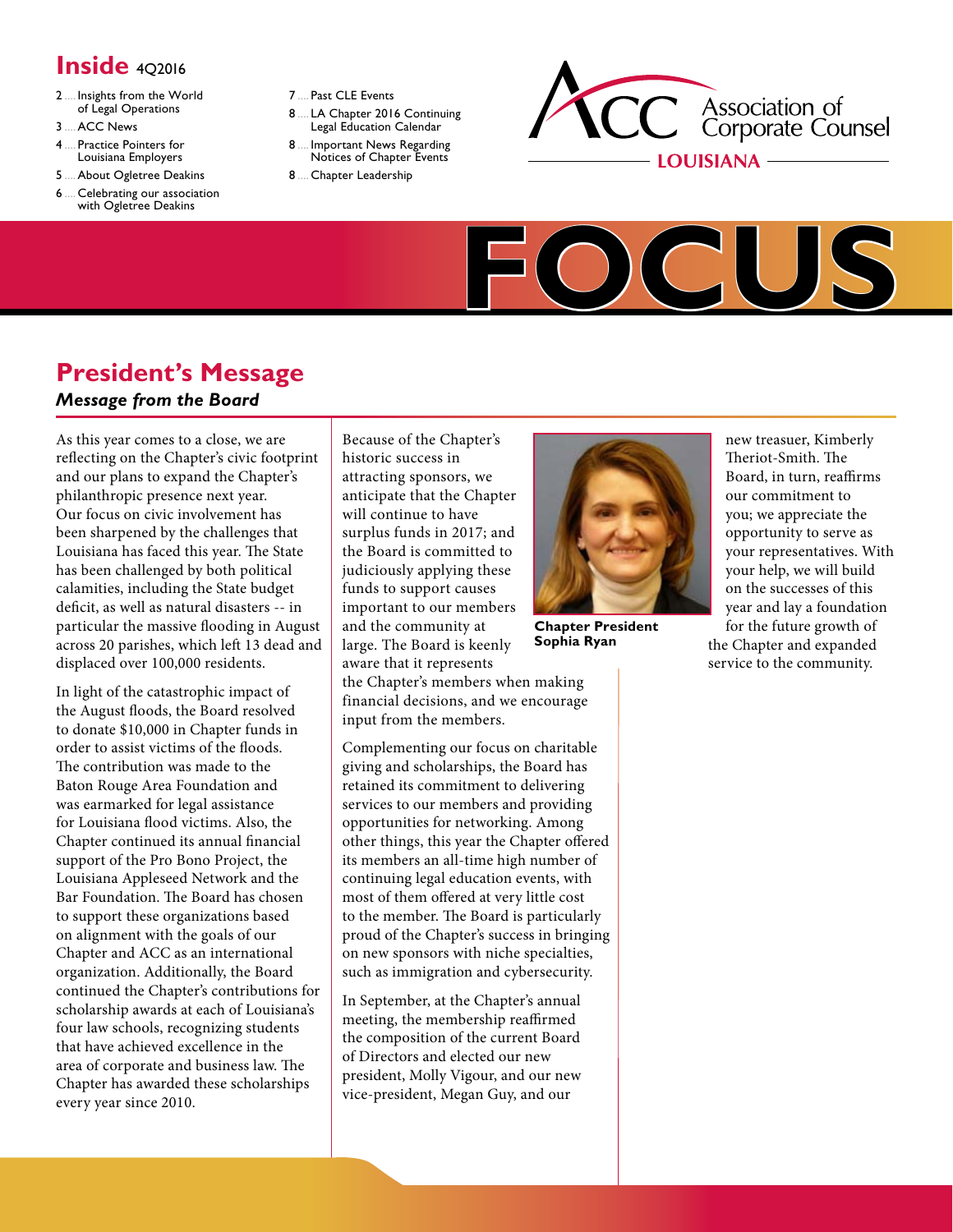### <span id="page-1-1"></span><span id="page-1-0"></span>**Insights from the World of Legal Operations** *By Catherine J Moynihan, Senior Director, Legal Management Services, Association of Corporate Counsel*

It's a dream job for an MBA like me; working with change agents in legal services during a time of accelerating evolution. I joined ACC in 2009, to pitch in on the ACC Value Challenge a year after its launch. More needed to be done through the Value Challenge because the financial crisis had dramatically increased cost control pressures in the office of the general counsel. That pressure, in turn, has contributed to the rise of the legal operations function in corporate legal departments.

In my work on the Value Challenge, and now as director of the section of ACC for legal operations professionals, I get a first-hand view of the challenges legal executives are facing and the initiatives they are undertaking to deliver legal services better, faster and cheaper. Let me pass along some insight from the [ACC Value Champions](http://www.acc.com/valuechampions) and [ACC Legal](http://www.acc.com/legalops) [Operations](http://www.acc.com/legalops) leaders.

#### **The importance of measurement**

In an era when "Big Data" is bandied about, legal executives should not overlook the power of "small data" to get started on value initiatives, and to gain momentum.

A key way to establish value strategies is to survey the business side about the relative priority of legal services, unmet needs, and satisfaction with service delivery. Targeted client interviews and surveys yield the combination of qualitative and quantitative data that inform legal department plans to innovate in the provision of legal services.

Is "doing more with less" what is needed most? Or faster turnaround of contracts to drive value to the bottom line? Both imperatives can be met with a process improvement program to gain efficiency. And in turn, that program starts with measuring how long things take under current processes, and mapping

the process to find ways to eliminate time-consuming steps. One legal ops team mapped its process for a specific, repetitive type of matter using sticky notes on a wall, then redesigned the process and mapped it again. The result, "we cut the process down from 12 feet of wall space to 8!" Now that's "small data" – but it's indicative of cutting cycle time by a third.

If runaway law firm spending needs reining in, moving to flat fees is one (potent) solution. And that often begins with capturing historic spending in key "buckets" of work to inform pricing of matters, phases of matters, or portfolios. Armed with information about historic costs, albeit on an inherently inflated basis of rates times hours, law department and law firm leaders can collaborate to set prices that capture the benefit of incenting efficiency and a focus on preventing legal disputes.

Preventing litigation is itself another area that benefits from rigorous measurement. Consistently conducting root cause analyses to understand where and why disputes occur, and accumulating the results in dashboards or heat maps, can yield insights about need for more training, better contract terms, or hotlines to avoid legal matters. The legal department can capitalize on small data to proactively solve business and organizational problems.

A close cousin of root cause analysis, an element of the process improvement discipline, is conducting after action reviews (AARs) as a last step in the project management cycle. While reporting progress against milestones and budgets is inherent in using project management to keep legal matters on track and under control, AARs are critical to continuous improvement – and simple to do. Just ask: what went well, and what needs improvement next time. Every time.

Start with a few modest steps, measure results, and iterate to drive improvement. Or, as the saying goes, "start small and go big."

#### **The benefits of hands-on outside counsel management**

Having a law firm management pro on your team really helps get the value and control you need. After spending a lot of time and energy training front-line lawyers in negotiating matter pricing and budgeting, ever more leading

legal departments centralizing outside counsel management (OCM). Dedicated OCM

professionals are managing processes from law firm panel selection and onboarding, negotiating value-based fees, orchestrating regular law firm performance reviews, creating and tracking budgets, fostering collaboration among panel firms, ensuring value-adds and value-enabling services, such as project management, are utilized<sup>1</sup>, and spearheading diversity and inclusion initiatives. For in-house counsel, it's a boon to have someone else focused on those operational aspects of the law firm relationship; affording more opportunity to focus on collaborating with outside counsel on complex legal matters, while a colleague is making sure those important, valuedriving activities get done across the board.

And outside counsel management professionals, in turn, can leverage colleagues in the Procurement department. They provide additional hands and legs to carry the load, such as building the request for proposal (RFP) templates, organizing and reporting on the responses, conducting analyses on past spend to inform valuebased pricing, and more. Legal ops and procurement professionals are learning to speak each other's language, and the legal ops pros are teaching their procurement colleagues about the nuances and niceties

<sup>&</sup>lt;sup>1</sup>For a methodical approach to maximizing value-adds and value-enablement, check out <u>Unless You Ask: A Guide For Law</u> [Departments to Get More From External Relationships](http://www.acc.com/legalresources/resource.cfm?show=1432511).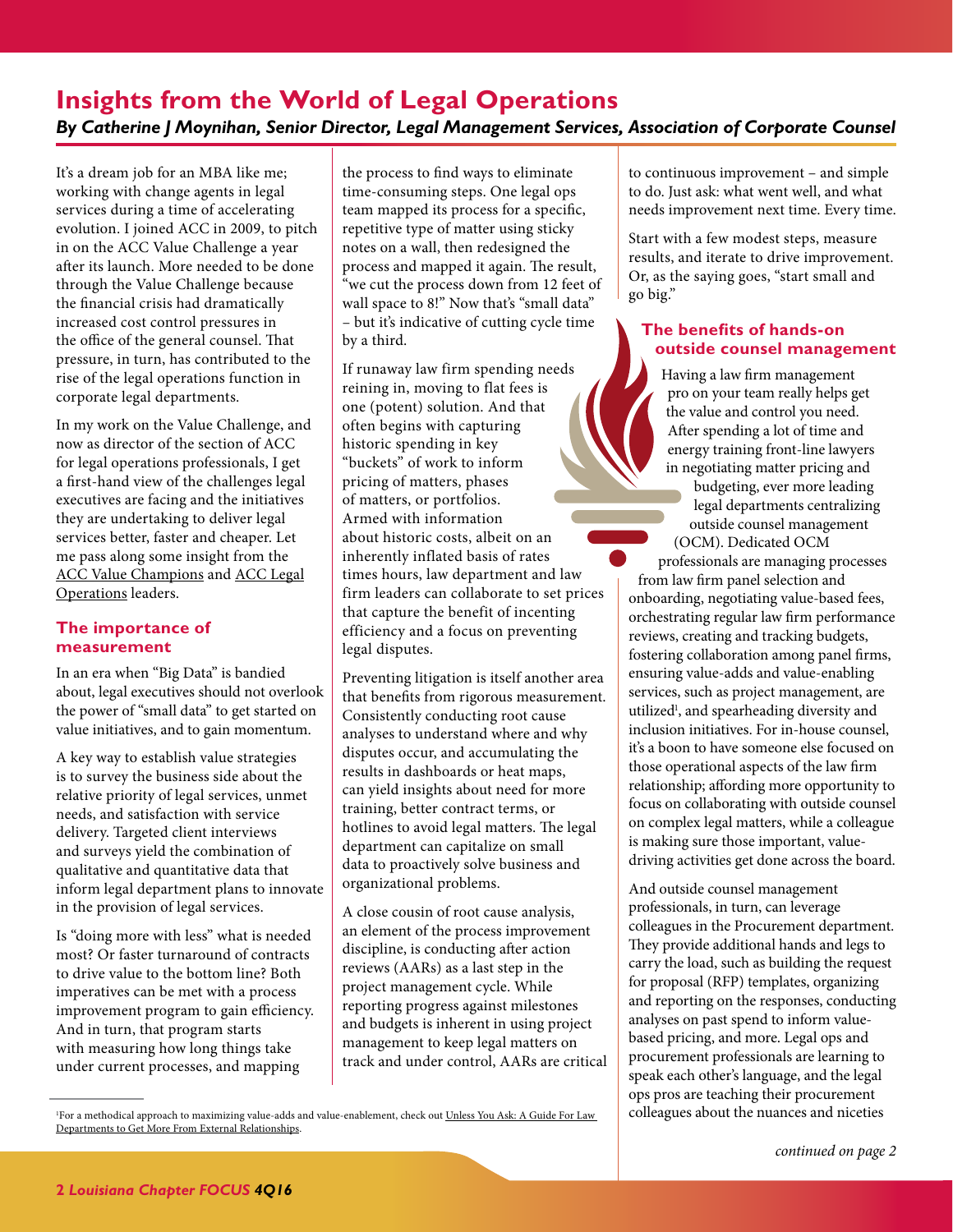#### <span id="page-2-1"></span>*[continued from page 2](#page-1-1)*

of legal. Pretty soon, they learn that if they are trying to drive down legal fees by cutting rates, they're focusing on the wrong metric! Analysis undertaking in an ACC Value Challenge working group shows that when on an hours x rates fee basis, efficiency counts more than rates in cutting costs. And getting away from hourly-based fees is how efficiency is best incented.2

Beyond implementing value-based fees, key areas of focus in outside counsel management are law firm data security and promoting diversity and inclusion. An ACC working group has drafted model requirements, "[Minimum](http://www.acc.com/advocacy/upload/Minimum-Information-Protection-and-Security-Controls-for-Outside-Counsel-draft-Fall-2016.pdf)  [Information Protection and Security](http://www.acc.com/advocacy/upload/Minimum-Information-Protection-and-Security-Controls-for-Outside-Counsel-draft-Fall-2016.pdf)  [Controls for Outside Counsel,](http://www.acc.com/advocacy/upload/Minimum-Information-Protection-and-Security-Controls-for-Outside-Counsel-draft-Fall-2016.pdf)" and the ACC Legal Ops External Resources Management Interest Group is pitching in to gather feedback, including from law firms, to make sure it can be implemented. And on the law firm diversity front, the ACC Legal Operations interest group focused on metrics recently conducted a virtual roundtable on the new Model Diversity Survey. With a keen understanding that "what gets measured gets done," the consensus among these operations leaders was that the model survey should be implemented. Meanwhile, the ACC Legal Ops External Resource Management interest group is organizing a virtual roundtable dubbed, "Beyond the Metrics; Tactics to Encourage & Support Law Firm Diversity & Inclusion." We look forward

to reporting on the leading practices that emerge from that discussion.

#### **Using new tools and staffing models to optimize work allocation**

After years of in-sourcing legal work, the pressure is on to run legal departments efficiently and a key focus is to get the work to the right (lowest cost) resource. Accordingly, legal operations leaders are gently disrupting the old model of receiving legal service requests: the call, visit or email to the expensive in-house counsel. By setting up legal service request portals, workflow applications to get the work into the right hands and track progress, and "centers of excellence" where pooled resources handle work such as contract review, operations teams are ensuring legal services are provided costeffectively. Recently, virtual roundtables have been conducted among ACC Legal Ops members on both legal work intake portals and shared services models, two practices that are spreading rapidly.

As much satisfaction as there is with these new tools and models, legal operations leaders also are candid about their ongoing struggles to get some core processes reengineered to their satisfaction. In an era when there's a lot of buzz about artificial intelligence (AI), it's worth noting that several years after the Big Data buzz broke out, we are still not seeing widespread use of data analytics

in litigation strategies and prevention of disputes. Before we see the spread of AI into legal departments, many operational leaders would be content to be able to deploy solid document management systems, truly leverage their ebilling and matter management systems, and costeffectively and systematically manage contracts from cradle to grave.

#### **ACC supports movement along the legal operations maturity spectrum**

The [ACC Legal Operations](http://www.acc.com/legalops) section is a hive of activity, with knowledgesharing and mentoring occurring through monthly Interest Group calls, in-person and virtual roundtables, webcasts and at the annual ACC Legal Operations conference. With ACC scaffolding for benchmarking, we are seeing acceleration in the spread of best practices and look forward to continued gains in momentum. Legal operations professionals, including non-lawyers, are welcome to join at *[http://www.acc.](http://www.acc.com/legalops/membership/) [com/legalops/membership/](http://www.acc.com/legalops/membership/)*. And if you have leading practices to share, and would welcome recognition for your team as well, now's the time to prepare a nomination to be named a [2017 ACC](http://www.acc.com/valuechallenge/valuechamps/) [Value Champion](http://www.acc.com/valuechallenge/valuechamps/) – due January 31, 2017.

## <span id="page-2-0"></span>**ACC News**

#### **2017 ACC Mid-Year Meeting: Early Bird Rates End December 1**

The second annual ACC Mid-Year Meeting will take place April 2-4 in New York, NY. This two-day program offers an intensive educational opportunity on three topics critical to the success of today's senior in-house counsel: Practical Strategies for Effective Contracts, Employment Law Challenges & Solutions, and Finance Services Regulatory & Technology Pulse. Engage your peers in meaningful conversations and receive practical guidance from faculty in intimate sessions. For more information, visit *www.acc.com/mym*.

#### **2017 ACC Annual Meeting: Call For Programs Due January 9**

Truly by in-house counsel, for in-house counsel, the majority of programming at the ACC Annual Meeting (October 15 –18, Washington, DC) comes directly from ACC committees and individual members. Have a program idea on a trending legal topic? Contribute to the continued success of this event by submitting it for the 2017 meeting. Submissions are due January 9. Learn more and take advantage of early bird registration at *am.acc.com*.

#### **Second Tuesday Webcast Series**

Join us on the second Tuesday of every month to learn about ACC online resources and how to maximize the value you receive from your membership. We will demonstrate how to identify and act upon key in-house legal practice trends and emerging law department issues, and access the knowledge and expertise of thousands of in-house counsel through benchmarking data, policy and contract templates, best practices, and other legal materials across key practice

*[continued on page 4](#page-3-1)*

<sup>2</sup> Interested in hearing more? Download the webcast, "How to Assess the Success of Value-Based Fees without Shadow Billing" in which ACC Value Champions with 3M, Bank of America, Medtronic and United Technologies explain their methodologies here [http://webcasts.acc.com/detail.php?id=409116&go=1&\\_ga=](http://webcasts.acc.com/detail.php?id=409116&go=1&_ga=1.5047923.1144571319.1472563131) [1.5047923.1144571319.1472563131.](http://webcasts.acc.com/detail.php?id=409116&go=1&_ga=1.5047923.1144571319.1472563131)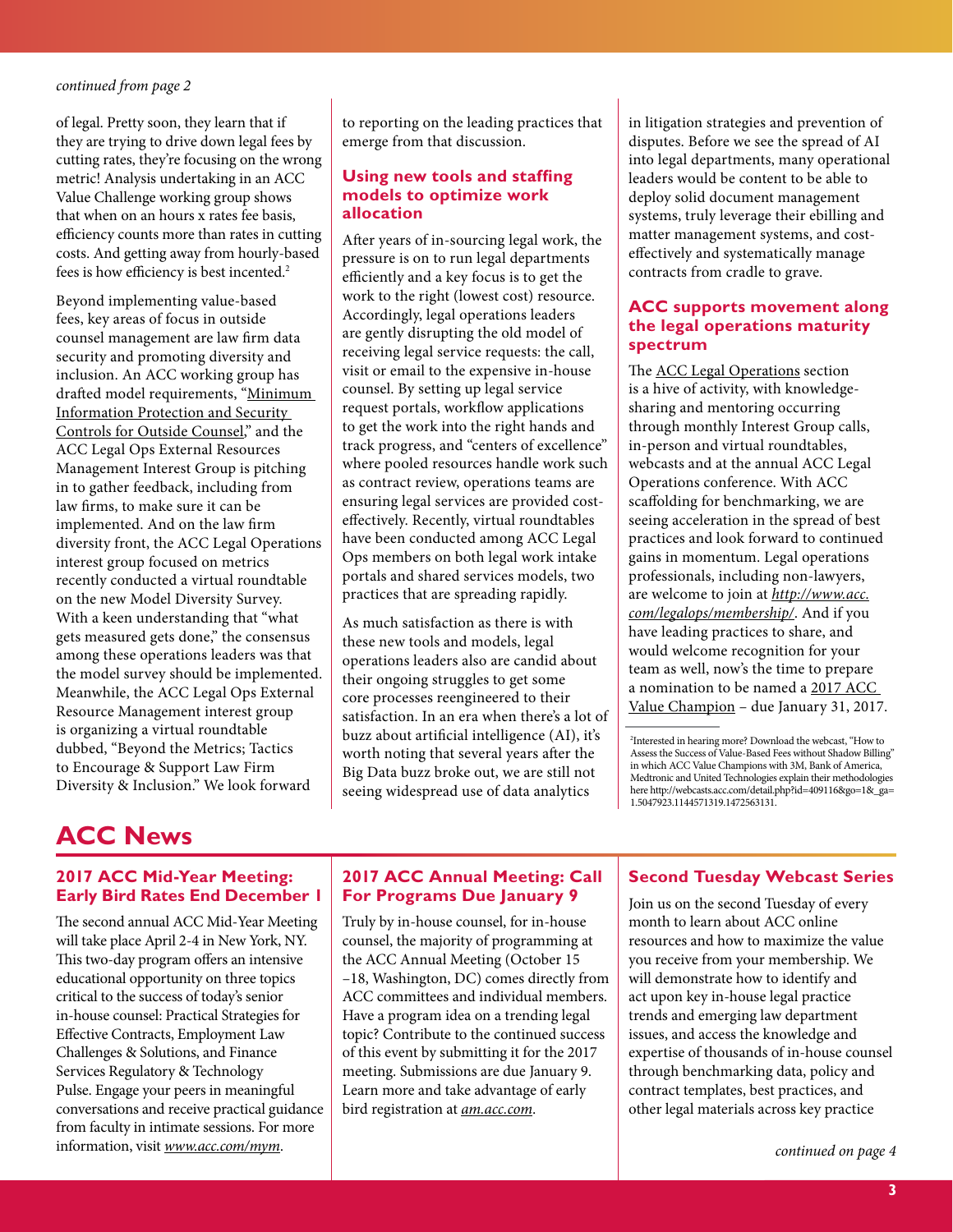<span id="page-3-1"></span>*[continued from page 3](#page-2-0)*

areas. Register today at *[www.acc.com/](http://www.acc.com/membership/onsite-ed.cfm) [SecondTuesday](http://www.acc.com/membership/onsite-ed.cfm)*.

#### **Business Education for In-house Counsel: 2017 Dates Announced**

To become a trusted advisor for business executives, it's imperative for in-house counsel to understand the business operations of your company. Attend business education courses offered by ACC and the Boston University Questrom School of Business to learn critical business disciplines and earn valuable CLE credits:

• Mini MBA for In-house Counsel, Feb. 27-Mar. 1, May 9-11 (Los Angeles), June 5-7, Sept. 12-14, and Nov. 7-9

Learn more and register at *[www.acc.com/](http://www.acc.com/education/businessedu/index.cfm) [businessedu](http://www.acc.com/education/businessedu/index.cfm)*.

#### **Nominations for ACC's "Top 10 30-Somethings" Awards Are Open!**

Don't miss the chance to nominate yourself or someone you admire for ACC "Top 10 30-Somethings" Awards. The awards recognize the rising stars of in-house counsel for their innovation, global perspectives, proactive practice, advocacy efforts, and pro bono and community service work. Nominations are due December 9. Submit your nominations at *www.acc.com/30somethings*.

#### **ACC Europe Annual Conference: Super Early Bird Rate Ends 31 January**

Join us in Cascais, Portugal for the 2017 ACC Europe Annual Conference: New Horizons: Leading in an Ever-Changing Landscape (7-9 May) to hear how to Lead the Law, Lead the Business, and most of all Lead Yourself to achieve your potential. Focused at all levels within the in-house community, the conference will provide expert guidance, general counsel insights, and senior business thought leadership that is designed to help you develop your own strategies for maximising your career. The programme will include interactive workshops, plenaries and coaching opportunities. Learn more and register at *www.acceurope2017.com*.

#### **ACC Value Champions: Nominations Due January 31**

Have you implemented management practices that drive value for your company? Whether you reduced spending, improved predictability or achieved better legal outcomes, ACC wants to hear from you. Submit your nomination today to get the recognition you deserve. For more information, or to check out the past ACC Value Champions, visit *[www.acc.com/](http://www.acc.com/valuechallenge/valuechamps/) [valuechampions](http://www.acc.com/valuechallenge/valuechamps/)*.

#### **2017 ACC Advocacy Award: Nominations Due January 20**

Help us recognize an individual, ACC chapter or committee that has successfully advocated for an issue important to in-house counsel. The winner will be honored at the 2017 ACC Mid-Year Meeting, April 2-4, in New York City. Visit *[www.acc.com/advocacyaward](http://www.acc.com/aboutacc/history/advocacy-award.cfm)* for more information and to submit your nominations.

Legal solutions from **[Thomson Reuters](http://legalsolutions.thomsonreuters.com/law-products/practice/general-counsel)** deliver best-of-class products and services for your corporate legal department. Their solutions include practice tools as well as software and services to manage department resources. With eligible purchases of Thomson Reuters legal solutions, members may earn "ACC Dollars" which can be used toward ACCrelated purchases. *[Learn more here](http://legalsolutions.thomsonreuters.com/law-products/practice/general-counsel)*.

Mitratech enables over 750 legal departments of all sizes to be the bestrun function in their organization by providing end-to-end matter management, spend management, e-Billing, legal hold, contract management, GRC, and reporting solutions. Our clients can automate workflows, improve business outcomes, increase collaboration with partners, and reduce legal spend. For more information visit *[www.mitratech.com](http://www.mitratech.com)*.

## <span id="page-3-0"></span>**Practice Pointers for Louisiana Employers** *By Jacob Credeur, Ogletree, Deakins, Nash, Smoak & Stewart, P.C.*

Louisiana saw several new laws enacted in 2016 that will affect employers. Below are a few issues corporate counsel will want to be familiar with moving forward into 2017:

• Louisiana Governor John Bel Edwards signed Executive Order JBE 2016 – 11, which protects lesbian, bisexual, gay, and transgender individuals, among other protected classes, from discrimination. The Order applies to businesses that provide contractual services to the State of Louisiana and its agencies. Specifically, the Order provides that state agencies, departments, offices,

commissions, boards, entities or officers of the state shall not discriminate against individuals based on race, color, religion, sex, sexual orientation, gender identity, national origin, political affiliation, disability, or age. As such, the Order extends antidiscrimination protection to services, benefits, and employment provided by the state to lesbian, bisexual, gay, and transgender individuals. The Order also extends the same antidiscrimination protections to contracts awarded for the purchase of services by state agencies, departments,

offices, commissions, boards, entities, or officers of the state.

• Louisiana Revised Statute (La. R.S.) 14:222.3 now provides that it is "unlawful to use a cellular tracking device for the purpose of collecting, intercepting, accessing, transferring, or forwarding the data" from communications devices, or data that is "stored on the communications device[s] of another without the consent of a party to the communication and by intentionally deceptive means." However, the statute provides sixteen exemptions, including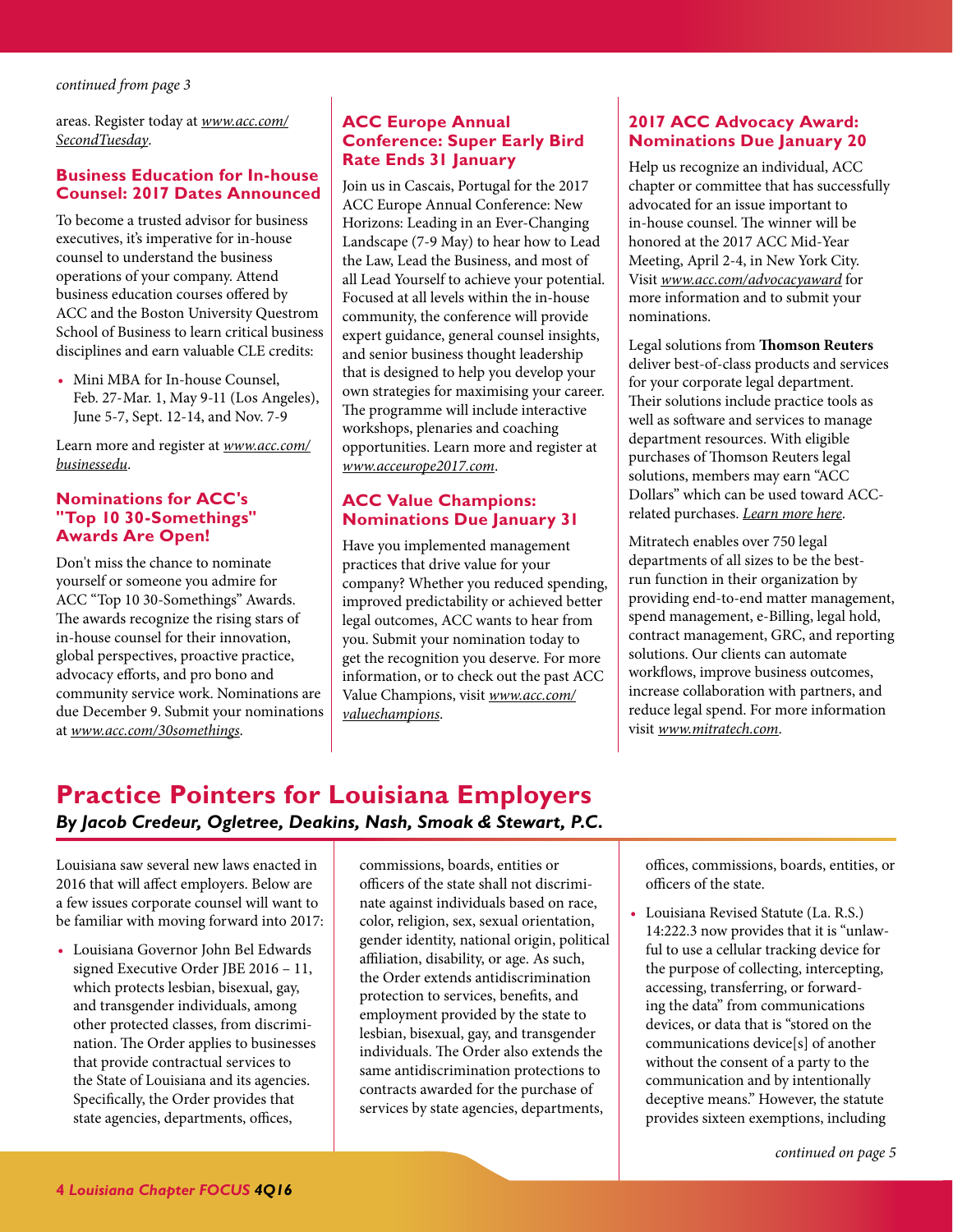#### <span id="page-4-1"></span>*[continued from page 4](#page-3-0)*

an exemption for any "person acting in good faith on behalf of a business entity for a legitimate business purpose" under La. R.S.14:222.3(C)(13). As a result, the direct application of the statute to employers is likely to be limited in scope because an employer's tracking of cellular devices should ostensibly meet the good faith exception as long as employers can demonstrate a legitimate business purpose for its actions. Nonetheless, employers should be aware of the statute prior to using any cellular tracking device, as La. R.S. § 14:222.3(D) provides that a violation of the statute can lead to fines of up to \$3,000.00, imprisonment of up to two years, or both.

• The Louisiana Legislature authorized private employers to establish a preference in employment for certain veterans and relatives of veterans, similar to the system by which state and city governments are authorized to give similar preferences in employment. La. R.S. § 23:1001 is permissive and not mandatory. A private employer may give preference in hiring to an honorably discharged veteran; the spouse of a veteran with a service-connected disability; the un-remarried widow

or widower of a veteran who died of a service-connected medical condition; or the unremarried widow or widower of a member of the United States Armed Forces who died in the line of duty under combat-related conditions.

- Hotels are now required to display a notice with information regarding the National Human Trafficking Resource Center hotline. Hotels, as defined in La. R.S. § 15:541.1, must post the required information in the same locations as employee notices required by federal and state law. Other businesses already subject to the posting requirement include strip clubs and other sexuallyoriented businesses, full-service fuel facilities adjacent to an interstate highway or highway rest stop, and outpatient abortion facilities.
- Louisiana law now makes it unlawful for a registered sex offender to work as a door-to-door salesperson. La. R.S. § 15:553, which pertains to the employment of sex offenders required to maintain sex-offender registrations, provides that it is unlawful for such individuals to operate busses, taxies or limousines for hire; engage in employ-

ment as a service worker who enters a residence to provide any type of service; or operate a carnival or amusement ride. Pursuant to the 2016 amendment to La. R.S. § 15:553 it is now unlawful for any individual registered as a sex offender to "engage in employment as a door-to-door solicitor, peddler, or itinerant vendor selling any type of goods or services including magazines or periodicals orsubscriptions to magazines or periodicals." An individual who is required to maintain registration as a sex offender under Louisiana law and is found to engage in any of the types of work provided in the statute, shall be fined up to \$10,000 and imprisoned for at least five years, though no more than ten years. The penalties are, however, limited to the employee, not the employer.

As always, employers should be proactive in addressing issues arising under changing state employment laws in order to avoid unnecessary, and often costly, problems that may arise from state specific issues.

# <span id="page-4-0"></span>**About Ogletree Deakins - a Premier Sponsor of the Louisiana Chapter**

The Louisiana Chapter of the Association of Corporate Counsel recognizes Ogletree Deakins as one of our premier sponsors. We extend our special thanks to the New Orleans Office of Ogletree Deakins for supporting our Chapter financially and for providing us with extraordinary continuing education programs. Ogletree Deakins focuses exclusively on matters of labor and employment law, representing employers of all sizes and across many industries, from small business to Fortune 50 companies. Ogletree was named the "Law Firm of the Year" in the Employment Law – Management category in the 2016 U.S. News – Best Lawyers "Best Law Firms" rankings. Ogletree has

# **Ogletree**<br>Deakins

more than 175 attorneys listed in the 2016 edition of Best Lawyers in America. With 49 offices, located in 27 states, the District of Columbia, the U.S. Virgin Islands, and in Canada, Mexico, and Europe, Ogletree offers coverage throughout North America and beyond. In addition to providing legal consultations, Ogletree supports its clients with multiple seminar program, briefings and webinars, as well as newsletters and e-alerts. The Ogletree Way is to constantly strive for improvement in internal processes, through such initiatives as Legal Lean Sigma training for key firm leaders and administrative staff, and development of best practices for efficiently and effectively handling employment litigation and discovery. Ogletree Deakins—Employers and Lawyers, Working Together®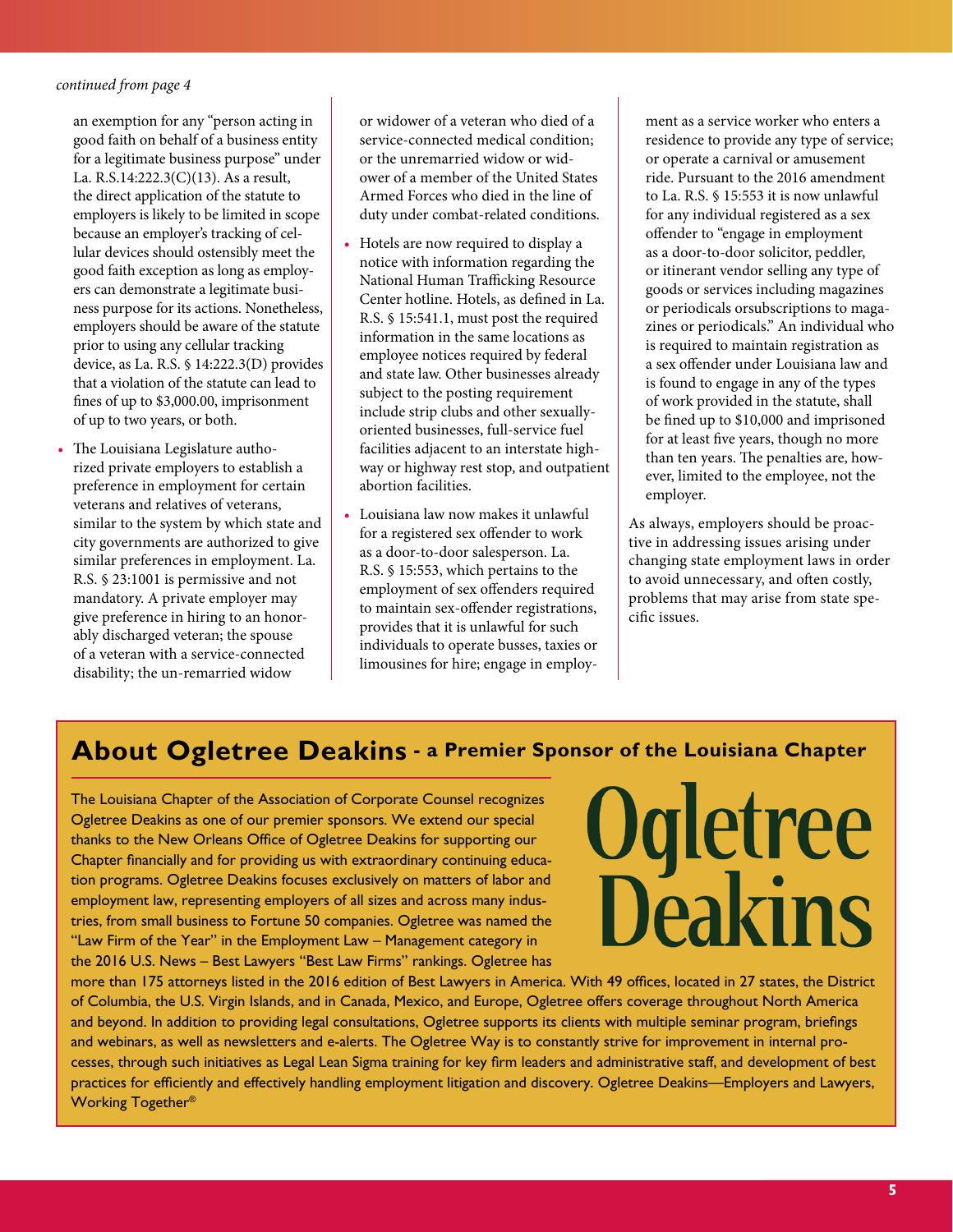# <span id="page-5-0"></span>Celebrating our association with Ogletree Deakins



**Ogletree and the ACC at the Fairgrounds**



**Ogletree Hosts the Chapter at Jazz Fest**



**Chapter members with Ogletree Deakins**



**Megan Guy, Kim Theriot-Smith, Paul Cordes and Sophia Ryan at Jazz Fest**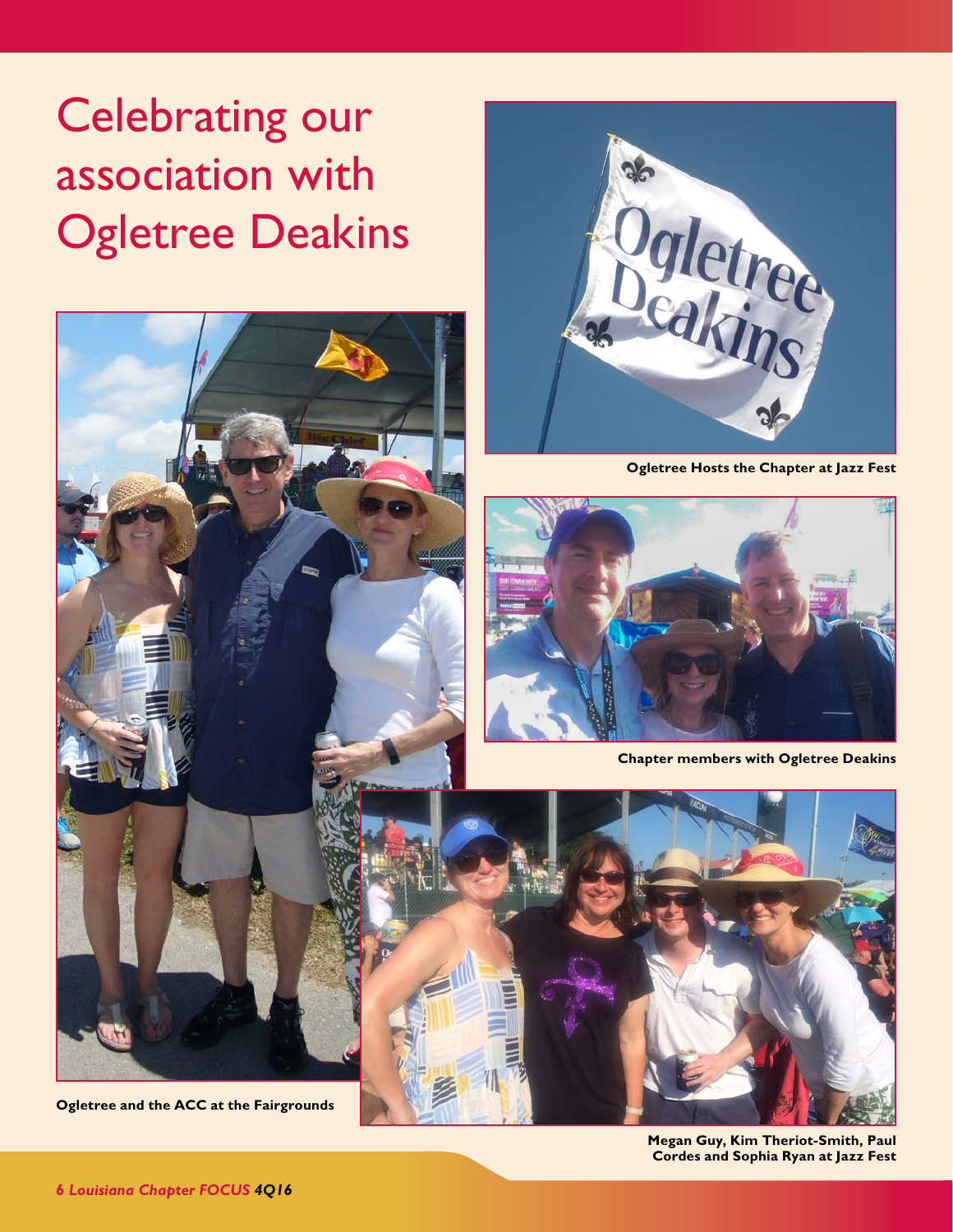# <span id="page-6-0"></span>Past CLE Events



**Scott Schneider of Fisher Phillips presents at a September CLE**



**Tom Cortazzo of Baldwin Haspel presents at CLE in May**



**Thomas Lindsay of Ogletree presents at September CLE**



**ACC Cookies from the Chapter's Sponsor Appreciation Event**